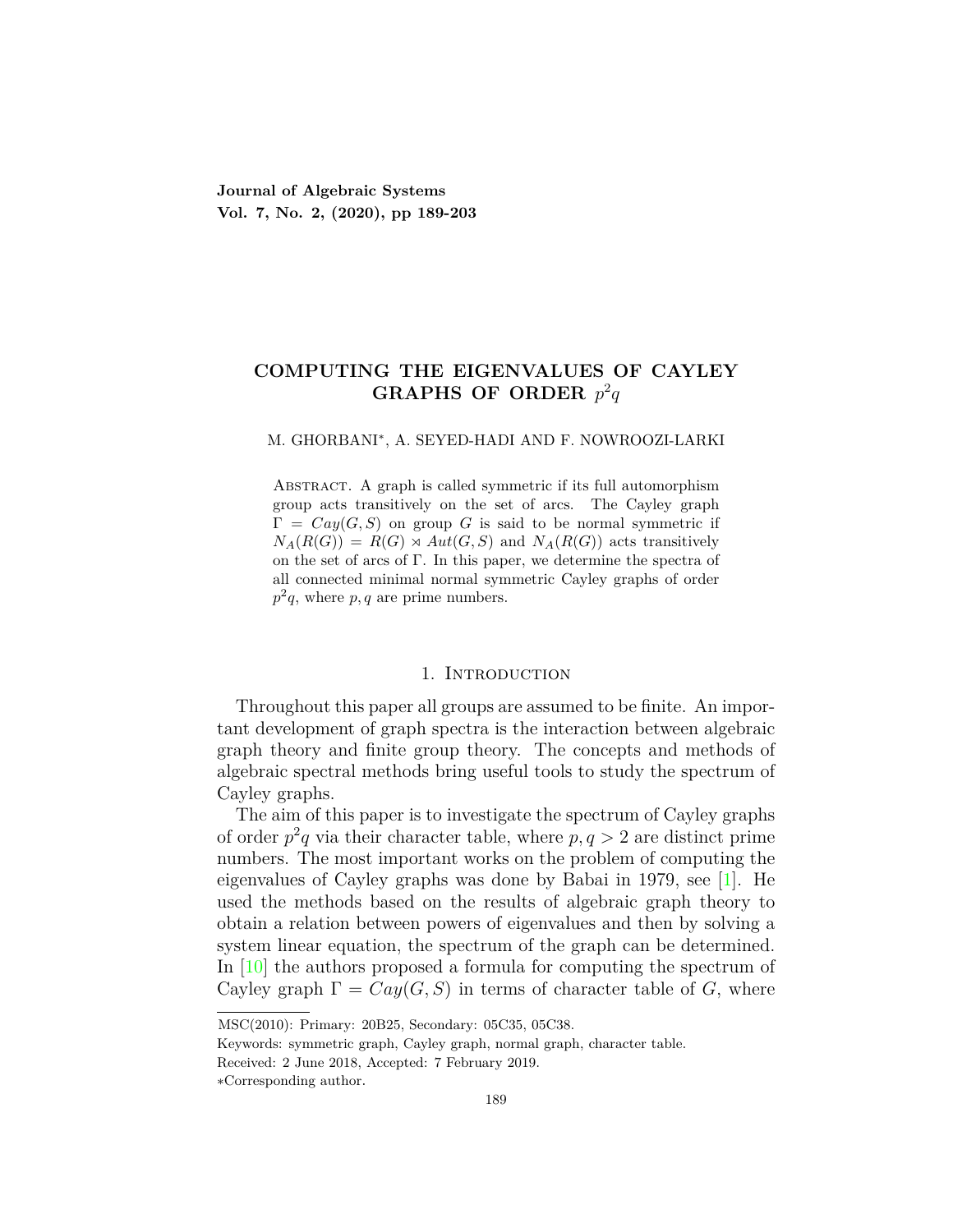*S* is a symmetric normal subset of *G*, see also [[5,](#page-13-2) [6](#page-13-3), [7](#page-13-4)]. The main results of this paper are related to this formula. In Section 2, we give the necessary definitions and some preliminary results. In Section 3, we introduce all groups of order  $p^2q$ , where  $p, q$  are primes and finally in Section 4, the Cayley graphs spectra of order  $p^2q$  in terms of their character tables were given. Here, our notation is standard and mainly taken from the standard books of algebraic graph theory and representation theory of finite groups such as  $[2, 3, 9]$  $[2, 3, 9]$  $[2, 3, 9]$  $[2, 3, 9]$  $[2, 3, 9]$  $[2, 3, 9]$ .

### 2. Definitions and Preliminaries

Let  $q$  be a power of a prime number  $p$ . A representation of degree  $n$ of group *G* is a homomorphism  $\alpha$  :  $G \rightarrow GL(n,q)$ , where  $\alpha(g) = [g]_B$ for some basis  $\beta$ . The homomorphism  $\alpha : G \to \mathbb{C}^*$  with  $\alpha(g) = 1$ , for all  $g \in G$ , is called a trivial representation. The character  $\chi_{\varphi}$ :  $G \to \mathbb{C}$  afforded by representation  $\varphi$  is defined as  $\chi_{\varphi}(g) = tr([g]_{\beta})$ . An irreducible character is the character of an irreducible representation and the character  $\chi$  is linear, if  $\chi(1) = 1$ . We denote the set of all irreducible characters of *G* by *Irr*(*G*).

A character table is a matrix whose rows and columns are corresponding to the irreducible characters and the conjugacy classes of *G*, respectively.

Let *G* be a group, for every element  $g \in G$ , we denote the conjugacy class of *g* by  $g^G$ . Assume that *N* is a normal subgroup of *G* and  $\tilde{\chi}$  is a character of *G*  $\mathcal{N}$  than the character *s* of *G* which is given by character of  $G/N$ , then the character  $\chi$  of  $G$  which is given by

$$
\chi(g) = \widetilde{\chi}(Ng), \ \forall g \in G,
$$

is called the lift of  $\widetilde{\chi}$  to *G*.

Let *G* and *H* be two finite groups, then the direct product group  $G \times H$  is a group whose elements are the cartesian product of sets  $G, H$  and for  $(g_1, h_1), (g_2, h_2) \in G \times H$  the related binary operation is defined as  $(g_1, h_1)(g_2, h_2) = (g_1g_2, h_1h_2)$ .

<span id="page-1-0"></span>**Theorem 2.1.** [\[9\]](#page-13-7) Let G and H be two finite groups with  $Irr(G)$  =  $\{\varphi_1, \ldots, \varphi_r\}$  *and*  $Irr(H) = \{\eta_1, \ldots, \eta_s\}$ *. Let*  $M(G)$  *and*  $M(H)$  *be the character tables of G and H, respectively. Then the direct product*  $G \times H$  *has exactly rs irreducible characters*  $\varphi_i \eta_j$ *, where*  $1 \leq i \leq r$  *and*  $1 \leq j \leq s$ *. In particular, the character table of*  $G \times H$  *is* 

$$
M(G \times H) = M(G) \otimes M(H),
$$

*where ⊗ denotes the Kronecker product.*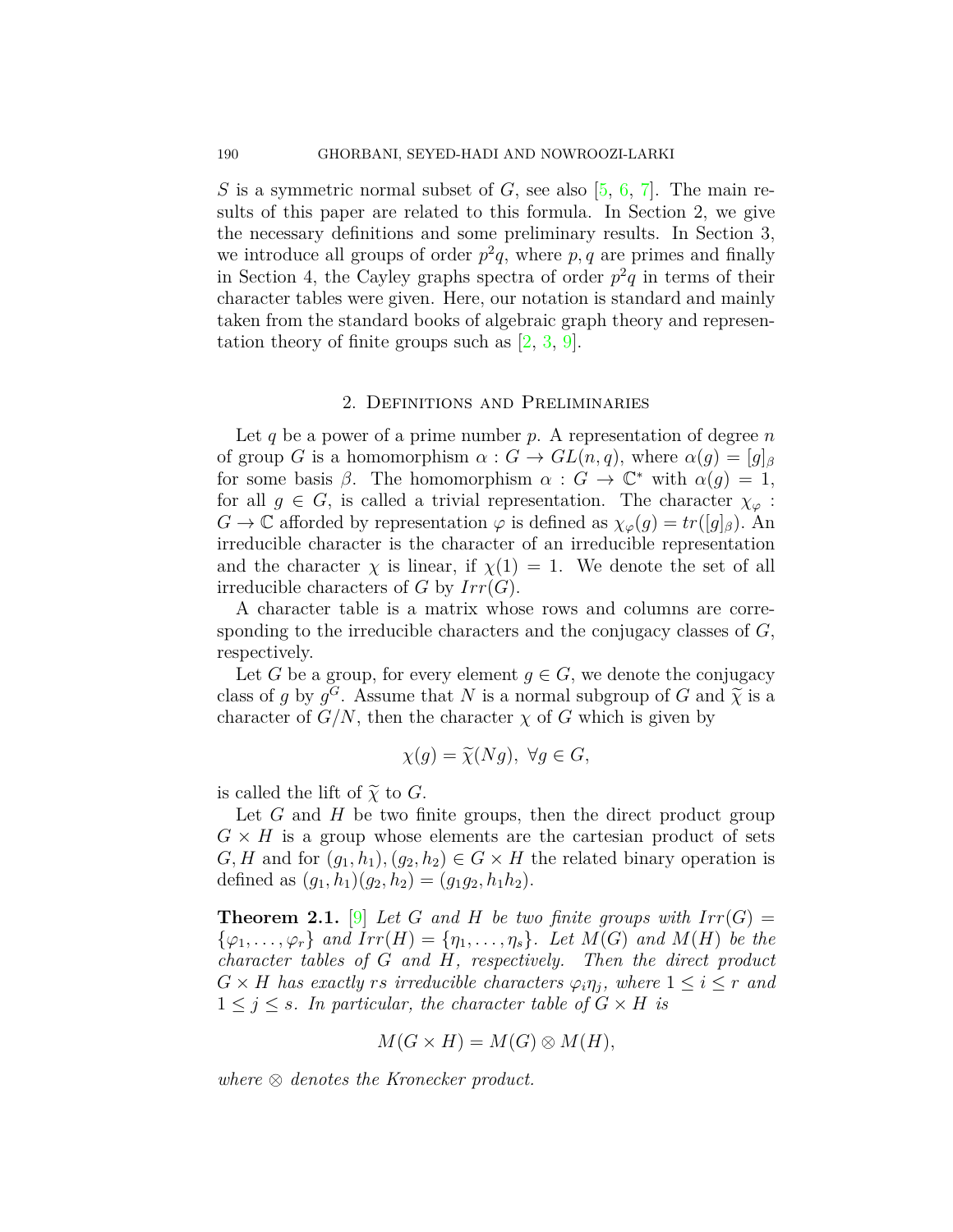Let *p* be a prime number and *G* a group of order  $p^{\alpha}.m$ , where  $p \nmid m$ . Every subgroup of order  $p^{\alpha}$  is called a Sylow subgroup of *G* and the set of all Sylow subgroups of *G* is denoted by  $Syl_p(G)$ .

## 3. Main Results

Let  $p > q$  be prime numbers where  $q|p-1$ . A Frobenius group of order *pq* has the following presentation:

$$
F_{p,q} = \langle a, b : a^p = b^q = 1, b^{-1}ab = a^u \rangle,
$$
\n(3.1)

where *u* is an element of order *q* in the multiplicative group  $\mathbb{Z}_p^*$ .

According to  $[4, 8]$  $[4, 8]$  the structures of groups of order  $p^2q$ , where  $p < q$ are as follows:

- $G_1 = \mathbb{Z}_{p^2 q}$
- $G_2 = \mathbb{Z}_p \times \mathbb{Z}_p \times \mathbb{Z}_q$

• 
$$
G_3 = \mathbb{Z}_p \times F_{q,p} (p|q-1),
$$

- $G_4 = F_{q,p^2} (p^2 | q 1),$
- $G_5 = \langle a, b : a^{p^2} = b^q = e, a^{-1}ba = b^u, w^p \equiv 1 \pmod{q}$   $(p^2|q-1)$ .

The structures of groups of order  $p^2q$ , where  $p > q$  are as follows:

- $H_1 = \mathbb{Z}_{p^2 q}$
- $H_2 = \mathbb{Z}_p^P \times \mathbb{Z}_p \times \mathbb{Z}_q$
- *•*  $H_3 = \mathbb{Z}_p \times F_{p,q}$  (*q*|*p* − 1),
- $H_4 = \langle a, b : a^q = b^{p^2} = 1, a^{-1}ba = b^{\alpha}, \alpha^q \equiv 1 \pmod{p^2}$   $(q|p -$ 1),
- $H_5 = \langle a, b, c \mid a^q = b^p = c^p = 1, a^{-1}ba = c, a^{-1}ca = b^{-1}c^{2\alpha}, bc =$  $cb, (\alpha + \sqrt{\alpha^2 - 1})^q = 1 \pmod{p}$ , where  $q|p+1$  and  $\alpha^2 - 1$  is not a perfect square, namely an integer that is not the square of an integer.
- $H_{5+i} = \langle a, b, c \mid a^q = b^p = c^p = 1, a^{-1}ba = b^{\beta}, a^{-1}ca = c^{\beta^i}, bc =$  $\mathcal{B} = \{1, 2, 3, \ldots, \frac{q-1}{2}, q-1\}, i \in \mathcal{B}$ and  $q|p-1$ .

The aim of this section is to investigate the character table of groups of order  $p^2q$ . The character table of cyclic and Frobenius groups can be found in  $[9]$  $[9]$ . On the other hand, the character table of product groups can be computed directly by using Theorem [2.1](#page-1-0). Hence, it remains to compute the character table of group *G*, where  $G \in \{G_5, H_4, H_5, H_{5+i}\}.$ It is not difficult to prove that  $G'_{5} = \langle b \rangle$  and  $Z(G_{5}) = \langle a^{p} \rangle$ , where  $Z(G_{5})$ denotes the center of  $G_5$ .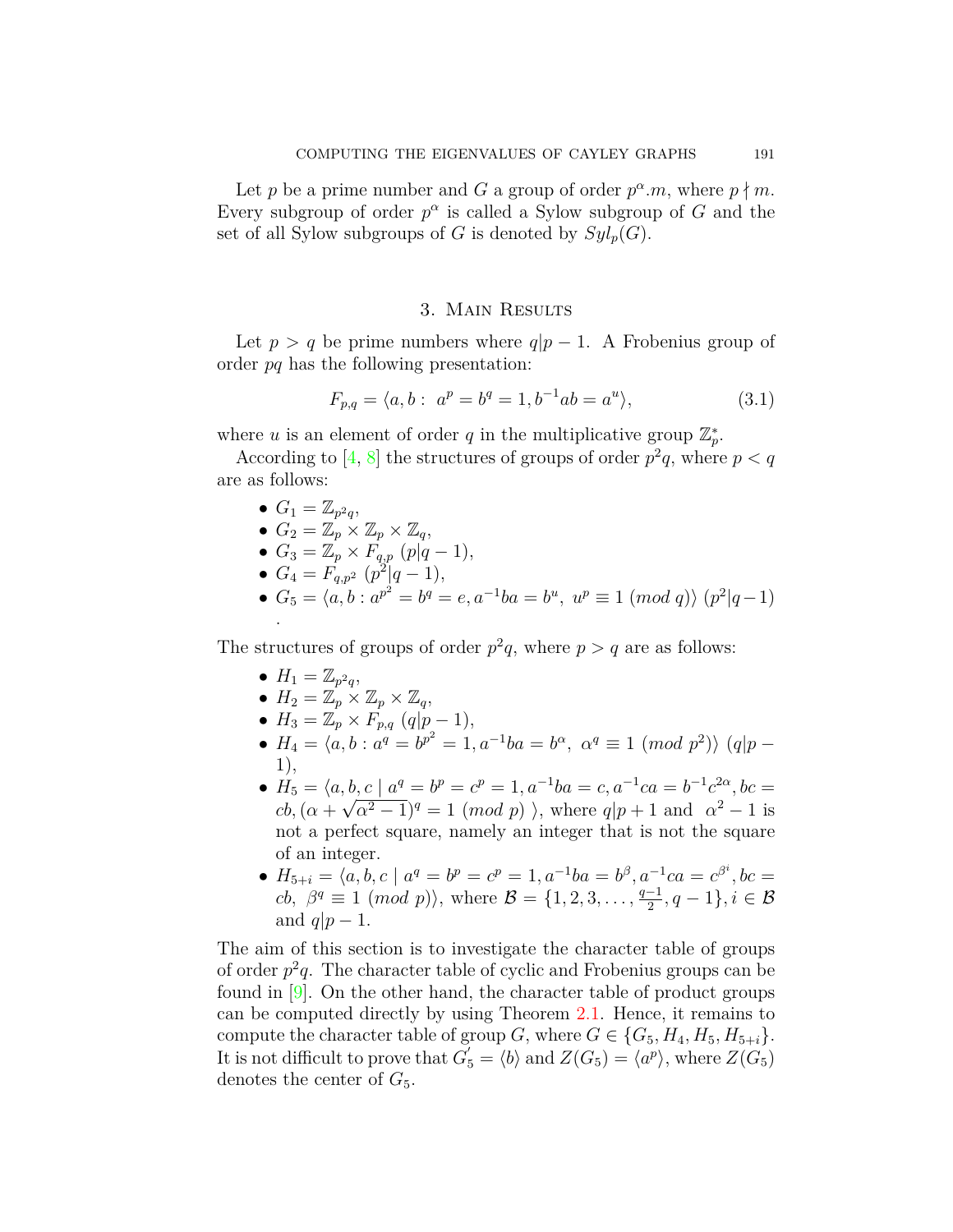<span id="page-3-0"></span>**Lemma 3.1.** [\[4](#page-13-8)] *The conjugacy classes of*  $G = G_5$  *are* 

$$
\{1\}, \{a^p\}, \ldots, \{a^{p(p-1)}\},
$$
  
\n
$$
(b^{v_i})^G = \{b^{v_i u} \mid u \in U\}, \ 1 \le i \le (q-1)/p,
$$
  
\n
$$
(a^n)^G = \{a^n b^i \mid 1 \le i \le q-1\}, \ 1 \le n \le p^2-1, p \nmid n,
$$
  
\n
$$
(a^{kp} b^{v_i})^G = \{a^{kp} b^{v_i u} \mid u \in U\}, \ 1 \le i \le (q-1)/p, 1 \le k \le p-1,
$$

*where*  $U = \langle z \rangle$  *is a subgroup of order p in*  $\mathbb{Z}_q^*$  *and*  $v_i$ *'s are distinct coset representative of U in*  $\mathbb{Z}_q^*$ *.* 

**Theorem 3.2.** [\[5](#page-13-2)] *Let*  $p, q(p \lt q)$  *be distinct prime numbers,* 0  $\leq$  $m, n \leq p^2 - 1, p \nmid n, 1 \leq i, j \leq (q - 1)/p, 1 \leq r, k \leq p - 1, 1 \leq t \leq q - 1,$  $\tau = e^{\frac{2\pi i}{p}}$  and  $\gamma = e^{\frac{2\pi i}{q}}$ . Then all irreducible characters of  $G_5$  are as *reported in Table 3.*

| g            | $a^{k\overline{p}}$         | $h^{v_i}$                                           | $a^n$                      | $a^{kp}b^{v_i}$                                                           |
|--------------|-----------------------------|-----------------------------------------------------|----------------------------|---------------------------------------------------------------------------|
| $\chi_m$     | $\epsilon^{k\overline{pm}}$ |                                                     | $\epsilon^{m\overline{n}}$ | $\epsilon^{k\overline{p}\overline{m}}$                                    |
| $\varphi_j$  | р                           | $\gamma^{v_i v_j u}$                                |                            | $\gamma^{v_iv_ju}$                                                        |
| $\eta_{r,t}$ | $+p\tau ^{rk}$              | $u \in U$<br>$p-1$<br>$\gamma^{v_i t z^j}$<br>$=()$ |                            | $u \in U$<br>$\sum_{i=1}^{n} \gamma^{v_i ut}$<br>$\tau^{rk}$<br>$u \in U$ |

**Table 3.** The character table of group  $G_5$ .

<span id="page-3-1"></span>**Lemma 3.3.** *The conjugacy classes of*  $G = H_4$  *are* 

$$
\{1\},\
$$
  
\n
$$
(a^n)^G = \{(a^n)^{b^m} \mid 1 \le m \le p^2\}, \ 1 \le n < q,
$$
  
\n
$$
(b^{v_{i1}})^G = \{(b)^{v_{ij}} \mid j = 1, 2, 3, \cdots, q\}, \ 1 \le i \le (p^2 - 1)/q,
$$

*where*  $v_{ij}$ 's are distinct coset representatiive of  $\{1, \alpha, \alpha^2, \dots, \alpha^{q-1}\}\$ in  $\mathbb{Z}_{p^2}^*.$ 

*Proof.* Suppose  $G = H_4$ , since  $p > q$  and  $|G| = p^2q$ , it is clear that  $\langle b \rangle \triangleleft G$  and so  $(b^i)^G \subset \langle b \rangle$ ,  $|(b^i)^G| = \frac{p^2q}{p^2}$  $\frac{\partial^2 q}{\partial p^2} = q$ . In other words,

$$
(b^i)^G = \{(b^i)^{a^j} | j = 1, 2, 3, \dots, q\} = \{b^i, b^{i\alpha}, b^{i\alpha^2}, \dots, b^{i\alpha^{q-1}}\}.
$$

Suppose  $v_i$ 's are distinct coset representative of  $\{1, \alpha, \alpha^2, \dots, \alpha^{q-1}\}\$ in  $\mathbb{Z}_{p^2}^*$ . It is clear that  $(b^i)^G$  's can be displayed by  $(b^{v_i})^G$  's. On the other hand, according to the presentation of  $H_4$  and by counting members of  $H_4$ , it turns out that the Seylow *p*-subgroup is of order  $p^2$  and thus  $|(a^n)^G| = p^2$ . Hence,  $(a^n)^G = \{(a^n)^{b^m} \mid 1 \leq m \leq p^2\}$  for  $1 \leq n < q$  and the proof is complete.  $\Box$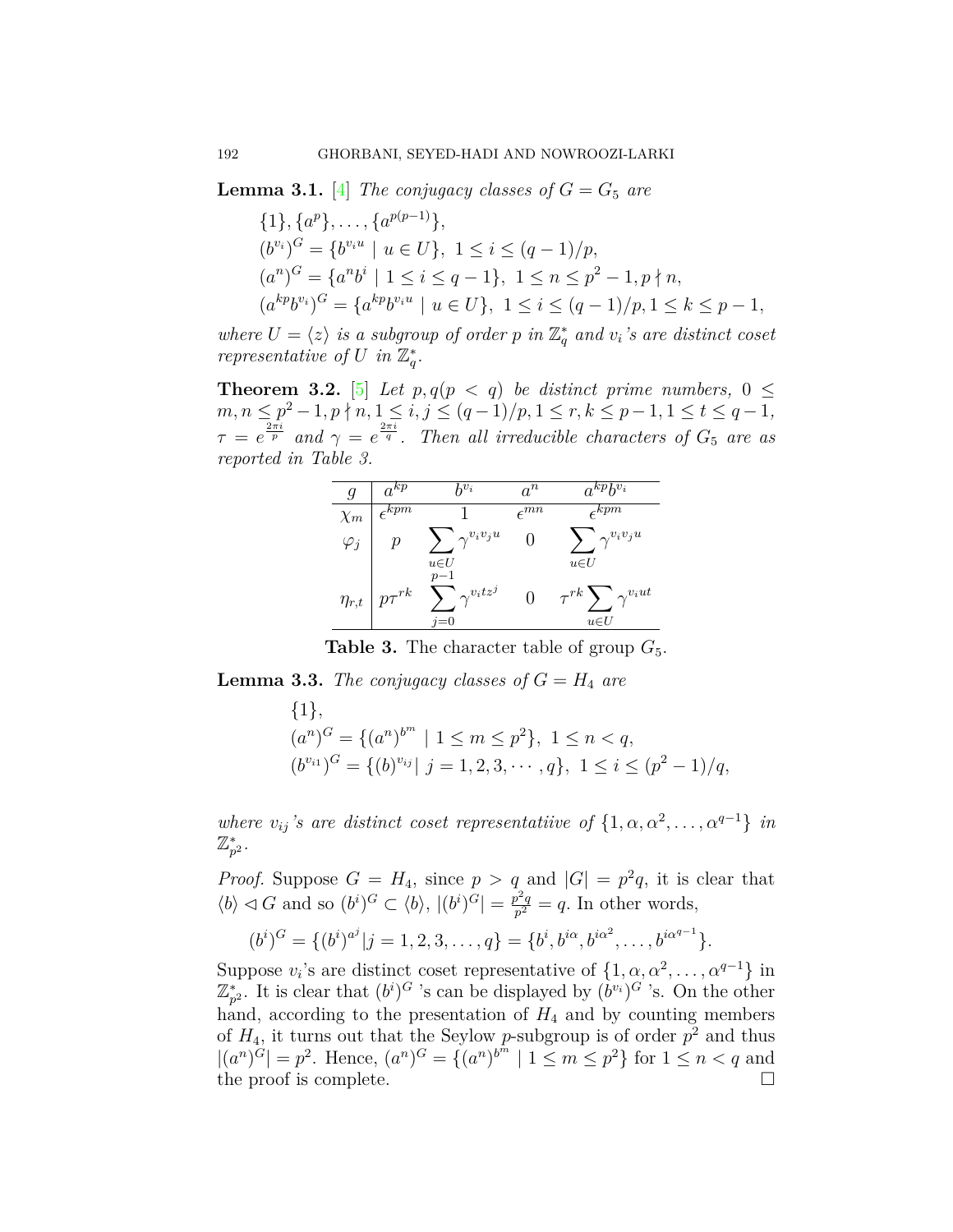**Theorem 3.4.** *Let*  $p, q$  ( $p > q$ ,  $q | p - 1$ ) *be distinct prime numbers,*  $1 \leq m, n \leq q-1, 1 \leq i, k \leq (p^2-1)/q, 1 \leq j \leq q$ , where  $\gamma = e^{\frac{2\pi i}{q}}$  and  $\tau = e^{\frac{2\pi i}{p^2}}$ . Then all irreducible characters of  $H_4$  are as reported in Table *4.*



**Table 4.** The character table of group *H*4.

*Proof.* It follows from Lemma [3.1](#page-3-0) that  $G = H_4$  has  $q + (p^2 - 1)/q$  irreducible characters. Among them *q* characters are linear, since  $|G/G'|$  =  $q$  ( $G' = \mathbb{Z}_{p^2}$ ). On the other hand,  $G/G'$  is a cyclic group of order *q* and thus all its irreducible characters are of the form  $\tilde{\chi}_m$  :  $G/G' \to \mathbb{C}^*$ with  $\tilde{\chi}_m((a)^n G') = \gamma^{mn}$ , where  $\gamma = e^{\frac{2\pi i}{q}}$  and  $1 \leq n, m \leq q$ . By lifting these characters, we get *q* linear characters  $\chi_m$ (1  $\leq$  *m*  $\leq$  *q*) such that

$$
\chi_m(a^n) = \tilde{\chi}_m(a^n G') = \gamma^{nm}, \ 1 \le n \le q \ and
$$
  

$$
\chi_m(b^{v_{i1}}) = \tilde{\chi}_m(b^{v_{i1}} G') = \tilde{\chi}_m(G') = 1, \ 1 \le i \le \frac{p^2 - 1}{q}.
$$

Let  $H = \mathbb{Z}_{p^2} = \langle b \rangle$ , it is not difficult to see that *H* has  $p^2$  linear characters such that

$$
\tilde{\varphi}_k(b^i) = \tau^{ki}, 1 \le k \le p^2.
$$

For given  $k \in \{1, 2, 3, \ldots, p^2 - 1/q\}$ , the degree of induced character  $\varphi_{v_{k1}} := \tilde{\varphi}_{v_{k1}} \uparrow G$  is

$$
\varphi_{v_{k}1}(1) = \tilde{\varphi}_{v_{k1}} \uparrow G(1) = \frac{|G|}{|\langle b \rangle|} (\tilde{\varphi}_{v_{k1}})(1) = \frac{p^2 q}{p^2} = q.
$$

On the other hand, we have

$$
|C_G(b^i)| = |C_H(b^i)| = p^2, \ 1 \le i, j \le p,
$$
  
\n
$$
(a^n)^G \cap H = \phi, \ 1 \le n \le q - 1,
$$
  
\n
$$
((b)^{v_{i1}})^G \cup H = ((b)^{v_{i1}})^G, \ 1 \le i \le (p^2 - 1)/q.
$$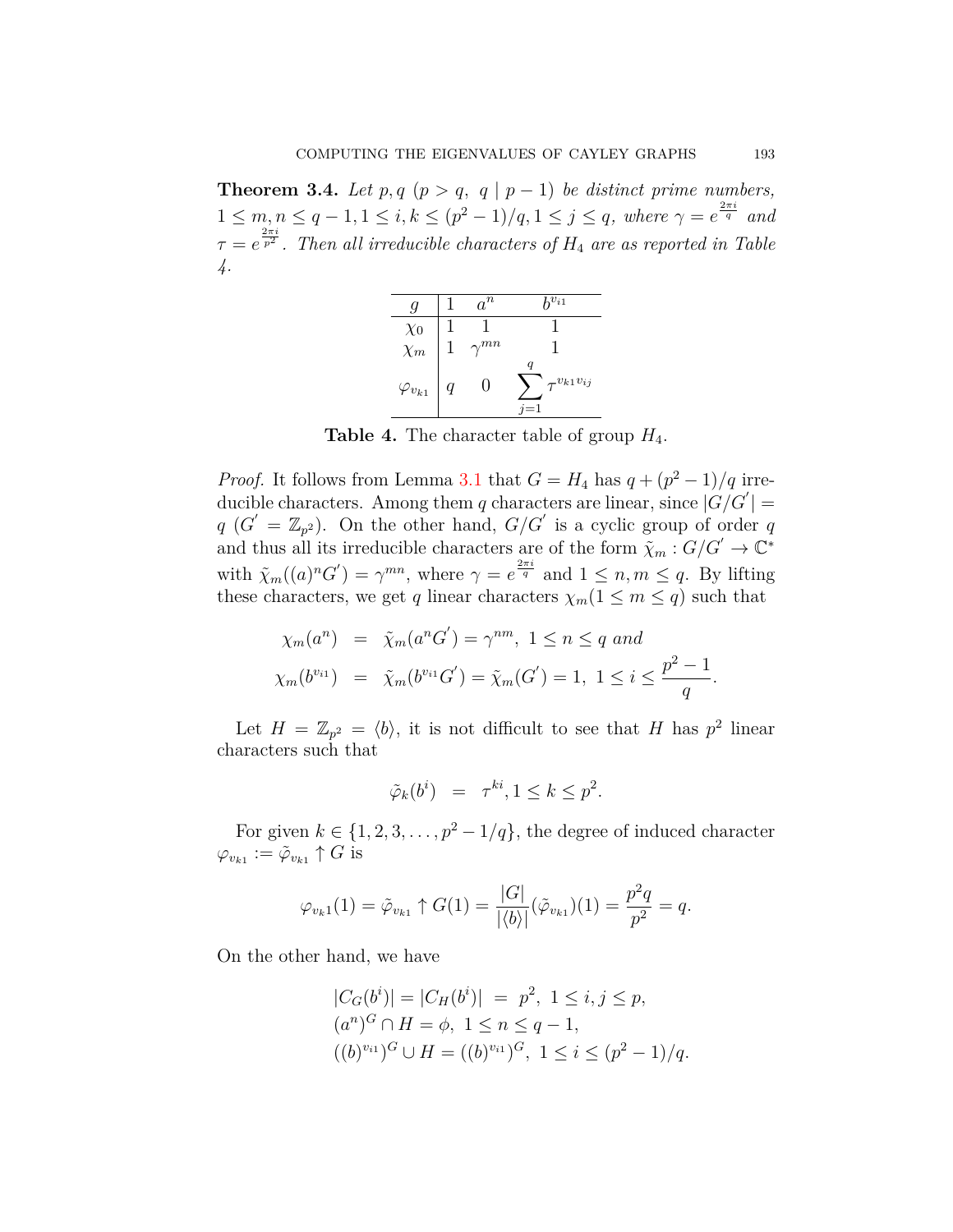Hence

$$
\tilde{\varphi}_{v_{k1}} \uparrow G(1) = q,
$$
\n
$$
\tilde{\varphi}_{v_{k1}} \uparrow G((a^n)^G) = 0, 1 \le n \le q - 1
$$
\n
$$
\tilde{\varphi}_{v_{k1}} \uparrow G((b^{v_{i1}})^G) = \sum_{j=1}^q \tilde{\varphi}_{v_{k1}}(b^{v_{ij}})
$$
\n
$$
= \sum_{j=1}^q \tau^{v_{k1}v_{ij}}, 1 \le i, k \le (p^2 - 1)/q.
$$

So, we get  $(p^2 - 1)/q$  characters of *G* with degree *q*. It remains to show these are all distinct irreducible characters of *G*. Thus

$$
\sum_{\chi_i \in Irr(G)} \chi_i^2(1) = |G| = p^2 q \text{ and } \sum_{\chi_i \in Irr(G), \chi_i(1) \neq 1} \chi_i^2(1) = |G| = (p^2 - 1)q.
$$

Now by regarding to  $(p^2-1)/q$  non-linear irreduicible characters of *G*, it is not difficult to see that  $\chi_i(1) = q$ , for all  $\chi_i \in Irr(G)$  and  $\chi_i(1) \neq$ 1. Hence,  $\varphi_{v_{k_1}}$  is an irreduicible character or a linear combination of linear irreduicible characters. The second one is impossible, because otherwise, we must have  $G' = \mathbb{Z}_{p^2} \subset Ker_{\varphi_{v_{k1}}},$  a contradiction. It follows that  $\varphi_{v_{k1}}$  is irreducible. It is not difficult to verify that all  $\varphi_{v_{ki}}$ 's are distinct and the proof is complete. □

**Remark.** Suppose that the group *H* is matrix representation of  $GF^{*}(p^{2})$  in  $GL(2,p)$  and

$$
K = \langle \begin{pmatrix} 0 & -1 \\ 1 & 2\alpha \end{pmatrix} \rangle, \tag{3.2}
$$

is a subgroup of order *q* of *H*. In the following, suppose  ${K_i}_{i=1,2,3,\dots,\frac{p^2-1}{q}}$ are distinct cosets of *K* in *H* and  $v_{ij} =$  $\begin{pmatrix} \beta_{ij} \\ \lambda_{ij} \end{pmatrix}$ ,  $(j = 1, 2, 3, \dots, q)$  is the first column of matrices in  $K_i$ .

<span id="page-5-0"></span>**Lemma 3.5.** *The conjugacy classes of*  $G = H_5$  *are* 

$$
\{1\},\
$$
  
\n
$$
(a^n)^G = \{(a^n)^{b^m c^k} \mid 1 \le m \le p, 1 \le k \le p\}, 1 \le n < q,
$$
  
\n
$$
((bc)^{v_{i1}})^G = \{(bc)^{v_{ij}} = (bc)^{v_{ij}} = b^{\beta_{ij}} c^{\lambda_{ij}} \mid j = 1, 2, 3, \cdots, q\}
$$
  
\n
$$
1 \le i \le (p^2 - 1)/q.
$$

*Proof.* Since *q* | *p*+1 and *q*  $\nmid$  *p*−1, we have  $|Syl_q(G)| = p^2$ . On the other hand, all Sylow *q*-subgroups of *G* are conjugate, hence  $o((a^n)^G) = p^2$ and  $(a^n)^G = \{(a^n)^{b^m c^k} \mid 1 \leq m \leq p, 1 \leq k \leq p\}$ , where  $1 \leq n <$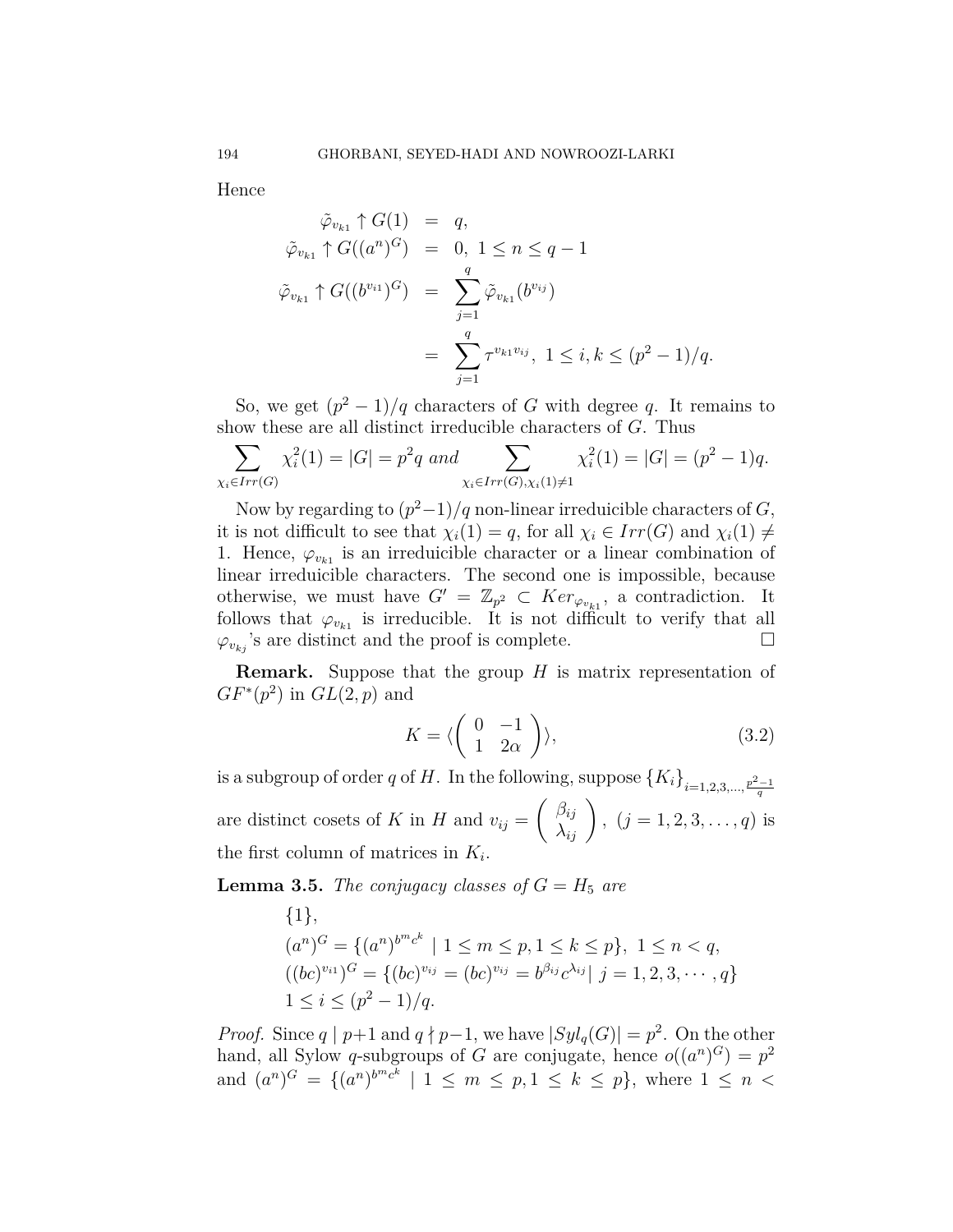*q*. We know that the unique Sylow *p*-subgroup *G* is normal, hence  $\langle b, c \rangle = \mathbb{Z}_p \times \mathbb{Z}_p$  is the union of conjugacy classes of *G* and  $o((b^i c^j)^G)$  $|G|/p^2 = p^2q/p^2 = q((i, j) \neq (0, 0)).$  Hence,  $\langle b, c \rangle - \{1\}$  contains  $(p^2 - 1)/q$  conjugacy classes of order *q*. Finally,  $\begin{pmatrix} 0 & -1 \\ 1 & 2\alpha \end{pmatrix}$ 1 2*α*  $\setminus$ is the matrix presentation of  $\varphi \in Aut(\mathbb{Z}_p \times \mathbb{Z}_p) \cong GL(2,p)$  in semi-direct product  $(\mathbb{Z}_p \times \mathbb{Z}_p) \rtimes_{\varphi} \mathbb{Z}_q$ . Hence

$$
\{(b^ic^j)^G = \{(b^ic^j)^{a^k} = a^{-k}(b^ic^j)a^k = \varphi^k(b^ic^j) \mid k = 1, 2, 3, \dots, q\}.
$$

This completes the proof. □

**Theorem 3.6.** Let  $p, q$  be distinct prime numbers, where  $p > q$  and  $q | (p+1)$ *. Suppose*  $1 \leq m, n \leq q-1, 1 \leq i, \leq (p^2-1)/q, 1 \leq k, l \leq q$  $p, 1 \leq j \leq q, \gamma = e^{\frac{2\pi i}{q}}$  and  $\tau = e^{\frac{2\pi i}{p}}$ . Then all irreducible characters of *H*<sup>5</sup> *are as reported in Table 5.*

|                                                | $a^n$         | $h^{\alpha_{i1}}c^{\beta_{i1}}$        |
|------------------------------------------------|---------------|----------------------------------------|
|                                                |               |                                        |
| $\begin{array}{c}\chi_0 \\ \chi_m \end{array}$ | $\gamma^{mn}$ |                                        |
| $\varphi_{k,l}$                                |               | q<br>$\tau^{k\alpha_{ij}+l\beta_{ij}}$ |

**Table 5.** The character table of group  $H_5$ .

*Proof.* It follows from Lemma [3.1](#page-3-0) that  $G = H_5$  has  $q + (p^2 - 1)/q$ irreducible characters and among them *q* characters are linear, since  $|G/G'| = q$   $(G' = \mathbb{Z}_p \times \mathbb{Z}_p)$ . On the other hand,  $G/G'$  is a cyclic group of order *q* and then all its irreducible characters are of the form  $\tilde{\chi}_m$ :  $G/G' \to \mathbb{C}$  with  $\tilde{\chi}_m((a)^nG') = \gamma^{mn}$ , where  $\gamma = e^{\frac{2\pi i}{q}}$  and  $1 \leq n, m \leq q$ . By lifting these characters, we get *q* linear characters  $\chi_m(1 \leq m \leq q)$ such that

$$
\chi_m(a^n) = \tilde{\chi}_m(a^n G') = \gamma^{nm}, \ 1 \le n \le q, \n\chi_m(b^i c^j) = \tilde{\chi}_m(b^i c^j G') = \tilde{\chi}_m(G') = 1, \ 1 \le i, j \le p.
$$

Let  $H = \mathbb{Z}_p \times \mathbb{Z}_p = \langle b, c \rangle$ , it is not difficult to see that *H* has  $p^2$  linear characters such that

$$
\tilde{\varphi}_{kl}(b^i c^j) = \tau^{ki + lj}, \ 1 \le k, l \le p.
$$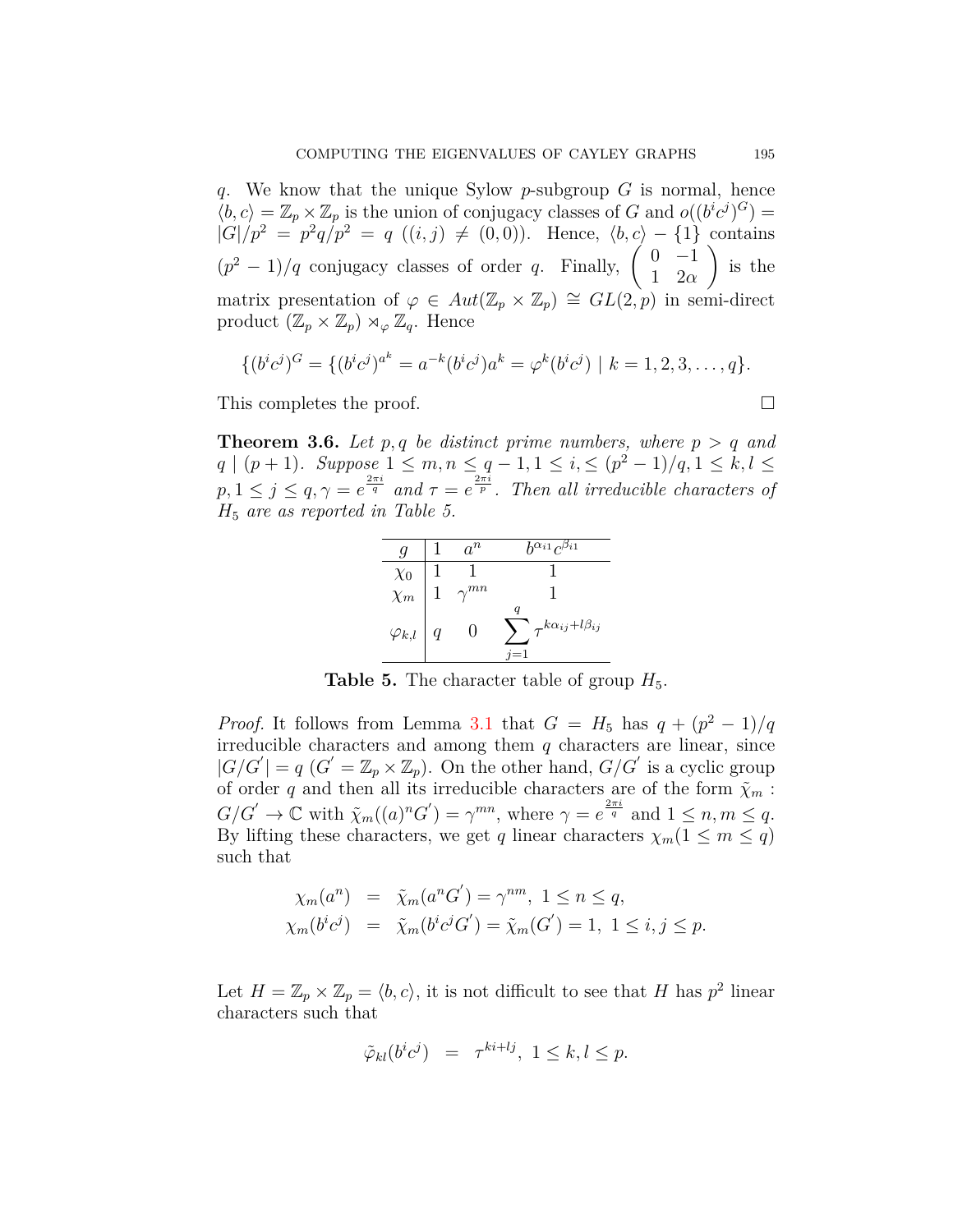For given elements  $(k, l) \in \mathbb{Z}_p \times \mathbb{Z}_p - \{(p, p)\}\$ , the degree of induced character  $\varphi_{kl} := \tilde{\varphi}_{kl} \uparrow G$  is

$$
\varphi_{kl}(1) = \tilde{\varphi}_{kl} \uparrow G(1) = \frac{|G|}{|\langle b, c \rangle|} (\tilde{\varphi}_{kl})(1) = \frac{p^2 q}{p^2} = q.
$$

On the other hand, we have

$$
|C_G(b^i c^j)| = |C_H(b^i c^j)| = p^2, \ 1 \le i, j \le p,
$$
  
\n
$$
(a^n)^G \cap H = \phi, \ 1 \le n \le q - 1,
$$
  
\n
$$
((bc)^{v_{i1}})^G \cup H = ((bc)^{v_{i1}})^G, \ 1 \le i \le (p^2 - 1)/q.
$$

Hence

$$
\tilde{\varphi}_{kl} \uparrow G(1) = q,
$$
  

$$
\tilde{\varphi}_{kl} \uparrow G((a^n)^G) = 0, (1 \le n \le q - 1)
$$
  

$$
\tilde{\varphi}_{kl} \uparrow G(((bc)^{v_{i1}})^G) = \sum_{j=1}^q (\varphi_{kl}((bc)^{v_{ij}}) = \sum_{j=1}^q (\varphi_{kl})((b^{\alpha_{ij}}c^{\beta_{ij}}))
$$
  

$$
= \sum_{j=1}^q \tau^{k\alpha_{ij} + l\beta_{ij}}, 1 \le i \le (p^2 - 1)/q,
$$

where  $1 \leq k, j \leq p$  and  $(k, l) \neq (p, p)$ . This means that we have  $p^2 - 1$ characters of *q*. It remains to show these are all irreducible characters of *G*. We have

$$
\sum_{\chi_i \in Irr(G)} \chi_i^2(1) = |G| = p^2 q, \sum_{\chi_i \in Irr(G), \chi_i(1) \neq 1} \chi_i^2(1) = |G| = (p^2 - 1)q.
$$

We can prove that  $\chi_i(1) = q$  for all  $\chi_i \in Irr(G), \chi_i(1) \neq 1$ . Hence,  $\varphi_{kl}$ is an irreduicible character. This completes the proof.  $\Box$ 

**Lemma 3.7.** *The conjugacy classes of*  $G = H_{5+i}$  *are* 

$$
\{1\},\
$$
  
\n
$$
(a^n)^G = \{(a^n)^{b^m c^k} \mid 1 \le m \le p, 1 \le k \le p\}, \ 1 \le n < q,
$$
  
\n
$$
(b^{v_t}c^{u_t})^G = \{b^{v_t \beta^j}c^{u_t \beta^{i_j}} \mid j = 1, 2, 3, \dots, q\}, \ 1 \le t \le (p^2 - 1)/q,
$$

*where*  $(v_t, u_t)$ 's are distinct coset representatives of  $H = \{(\beta^k, \beta^{ik}) | k = 1\}$  $1, 2, 3, \ldots, q$ *} with multiplicity*  $H(n, m) = \{(n\beta^k, m\beta^{ik}) | k = 1, 2, \ldots, q\}$ , *where*  $\{(n, m) | 0 \leq n, m \leq p-1, (n, m) \neq (0, 0)\}$  *and*  $t = 1, 2, 3, \ldots, (p^2-1)\}$ 1)*/q.*

*Proof.* The proof follows by using Lemma  $3.5$ .  $\Box$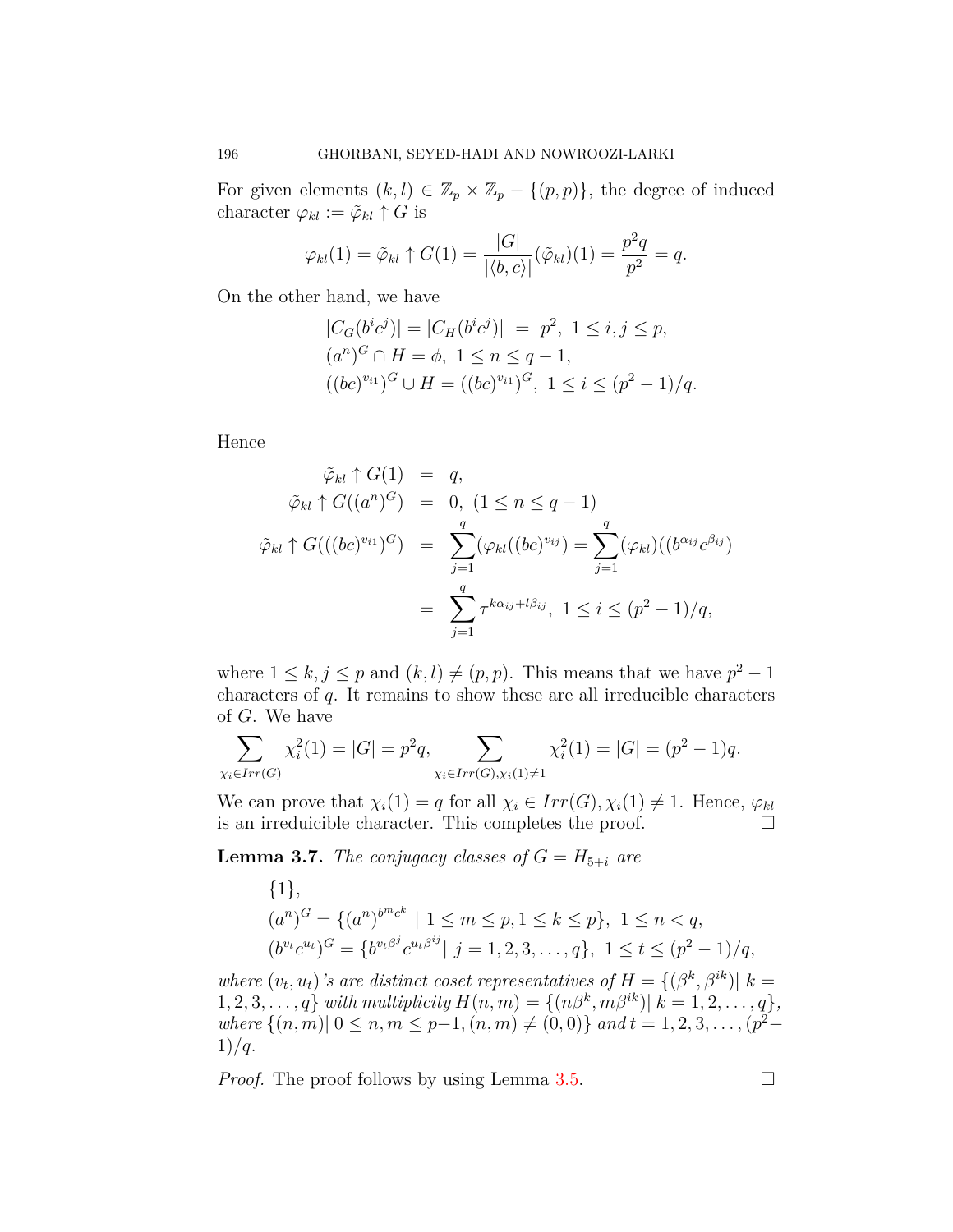**Theorem 3.8.** *Let*  $p, q$  ( $p > q$ ) *be distinct prime numbers, where*  $q|p-1$ *,*  $1 \leq m, n \leq q-1, 1 \leq t, s \leq (p^2-1)/q, \gamma = e^{\frac{2\pi i}{q}}$  and  $\tau = e^{\frac{2\pi i}{p}}$ . Then *all irreducible characters of*  $H_{5+i}$  *are as reported in Table 6.* 

|                     | $a^n$         | $h^{v_t}c^{u_t}$                                     |
|---------------------|---------------|------------------------------------------------------|
| $\chi_0$            |               |                                                      |
| $\chi_m$            | $\gamma^{mn}$ |                                                      |
| $\varphi_{v_s u_s}$ |               | q<br>, $\gamma v_s v_t \beta^j + u_s u_t \beta^{ij}$ |

**Table 6.** The character table of  $H_{5+i}$ .

*Proof.* The proof is similar to the proof of Lemma [3.3](#page-3-1).  $\Box$ 

A symmetric subset of group *G* is a subset  $S \subseteq G$ , where  $1 \notin S$ and  $S = S^{-1}$ . Let *G* be a finite group with symmetric subset *S*. We recall that *S* is a normal subset if and only if  $g^{-1}Sg = S$ , for all  $g \in G$ . The Cayley graph  $\Gamma = Cay(G, S)$  with respect to *S* is a graph whose vertex set is  $V(\Gamma) = G$  and the vertex x is adjacent with y if and only if *yx−*<sup>1</sup> *∈ S*. It is a well-known fact that *Cay*(*G, S*) is connected if and only if *S* generates the group *G*, see [\[2\]](#page-13-5).

Let  $\Gamma$  be a simple graph with the adjacency matrix  $A(\Gamma)$ . The characteristic polynomial  $\chi_{\lambda}(\Gamma)$  of  $A(\Gamma)$  is defined as [\[3](#page-13-6)]:

$$
\chi_{\lambda}(\Gamma) = |\lambda I - A|
$$

and the roots of this polynomial are called the spectrum of Γ.

The study of the spectrum of Cayley graphs is closely related to the irreducible characters of the group under consideration. If *G* is abelian, then the spectrum of  $\Gamma = Cay(G, S)$  can be determined as follows.

**Theorem 3.9.** [\[2](#page-13-5)] *Let S be a symmetric subset of abelian group G. Then the eigenvalues of the adjacency matrix of Cay*(*G, S*) *are given by*

$$
\lambda_{\varphi} = \sum_{s \in S} \varphi(s),
$$

*where*  $\varphi \in Irr(G)$ *.* 

The following theorem is implicitly contained in [\[10](#page-13-1), [11](#page-14-0)].

<span id="page-8-0"></span>**Theorem 3.10.** *Let G be a finite group with a normal symmetric subset S.* Let *A be the adjacency matrix of the graph*  $\Gamma = Cay(G, S)$ *. Then the eigenvalues of A are given by*

$$
[\lambda_{\chi}]^{\chi(1)^2}, \ \chi \in Irr(G),
$$

*where*  $\lambda_{\chi} = \frac{1}{\gamma}$  $\frac{1}{\chi(1)}$   $\sum_{s \in S} \chi(s)$ .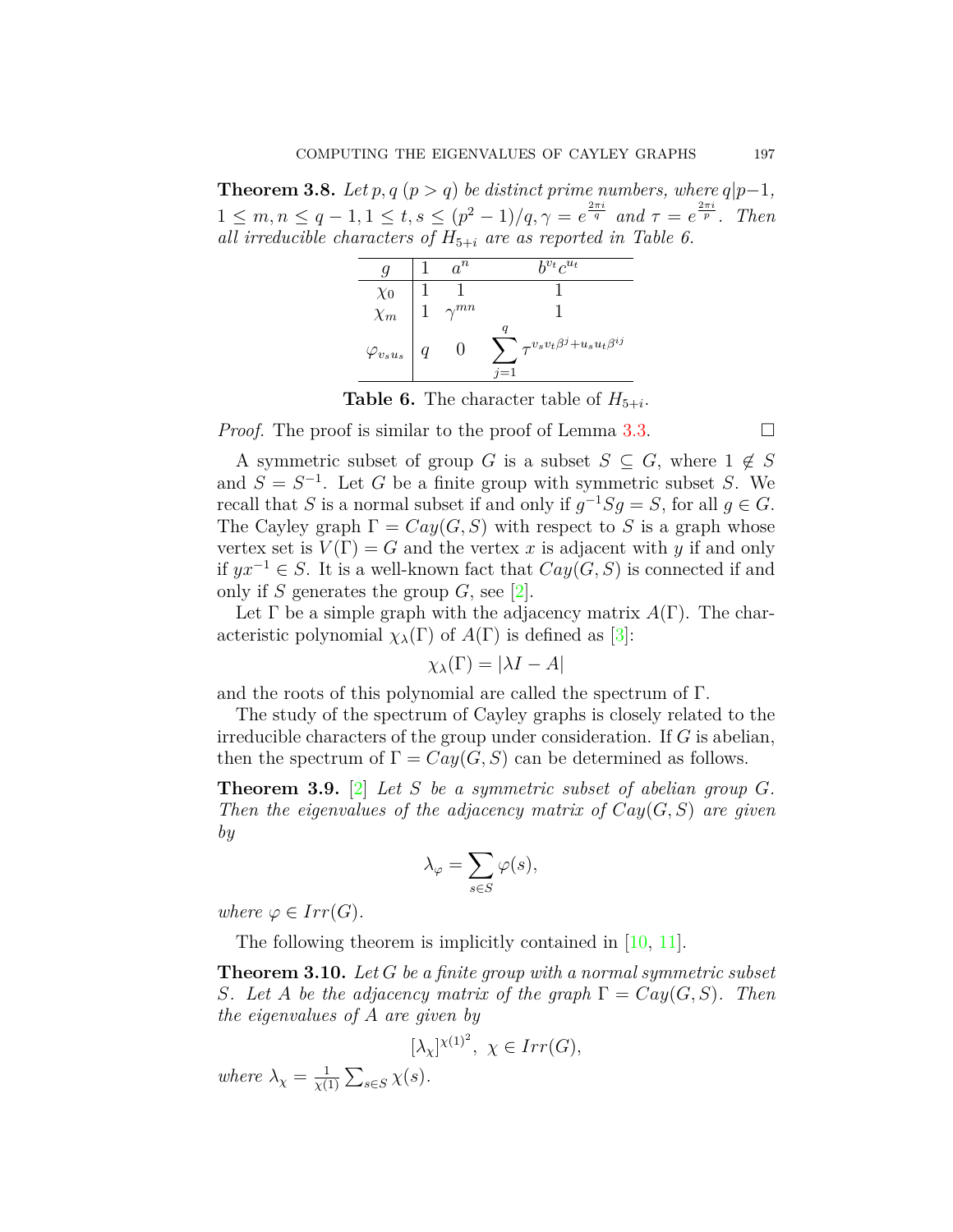By a circulant matrix, we mean a square  $n \times n$  matrix whose rows are a cyclic permutation of the first row. A circulant matrix with the first row  $[c_0, c_1, \ldots, c_{n-1}]$  is denoted by  $[[c_0, c_1, c_2, \ldots, c_{n-1}]]$ . By a circulant graph, we mean a graph whose adjacency matrix is circulant. We recall [[3\]](#page-13-6) that for  $\omega = e^{\frac{2\pi}{n}i}$ , the *n*−th root of unity, all eigenvalues of circulant matrix  $[[c_0, c_1, c_2, \ldots, c_{n-1}]]$  are given by

$$
\lambda_j = c_0 + c_{n-1}\omega^j + c_{n-2}\omega^{2j} + \dots + c_1\omega^{(n-1)j}, \ 0 \le j \le n-1. \quad (3.3)
$$

Let *A*, *B* be two arbitrary sets. In what follows we assume that

$$
\delta_A(B) = \begin{cases} 1 & A \subseteq B \\ 0 & A \nsubseteq B \end{cases}.
$$

Let  $C_g = g^G \cup (g^{-1})^G$ . It is clear that every normal subset of *G* is the union of some conjugacy classes. In other words, if *S* is a symmetric normal subset of *G*, then  $S \subseteq \bigcup C_g$  and all eigenvalues of Cayley *g∈G*

graph  $Cay(G, S)$  are as follows:

$$
\lambda_{\chi} = \frac{1}{2\chi(1)} \sum_{g \in G} \sum_{s \in C_g} \delta_{C_g}(S) |C_g| [\chi(s) + \chi(s^{-1})],
$$

where  $\chi \in Irr(G)$ .

<span id="page-9-0"></span>**Example 3.11.** Consider the cyclic group  $\mathbb{Z}_n$  as following cases: **Case 1.** *n* is odd, thus  $C_i = \{x^i, x^{-i}\}$  (1  $\leq i \leq \frac{n-1}{2}$ ) are normal symmetric subsets of  $\mathbb{Z}_n$  and so

$$
S \subseteq \bigcup_{i=1}^{\frac{n-1}{2}} C_i.
$$

For  $0 \leq j \leq n-1$ ,  $\chi_j(x^i) = \omega^{ij}$  are all irreducible characters of  $\mathbb{Z}_n = \langle x \rangle$ and  $\omega = e^{\frac{2\pi}{n}i}$ . Hence

$$
\lambda_{\chi_j} = \sum_{i=1}^{\frac{n-1}{2}} \delta_{C_i}(S)(\omega^{ij} + \omega^{-ij}).
$$

**Case 2.** *n* is even, hence all normal symmetric subsets are

$$
C_i = \{x^i, x^{-i}\} \ (1 \le i \le \frac{n}{2} - 1) \ and \ C_{\frac{n}{2}} = \{x^{n/2}\}.
$$

Therefore,

$$
S \subseteq \bigcup_{i=1}^{\frac{n}{2}} C_i.
$$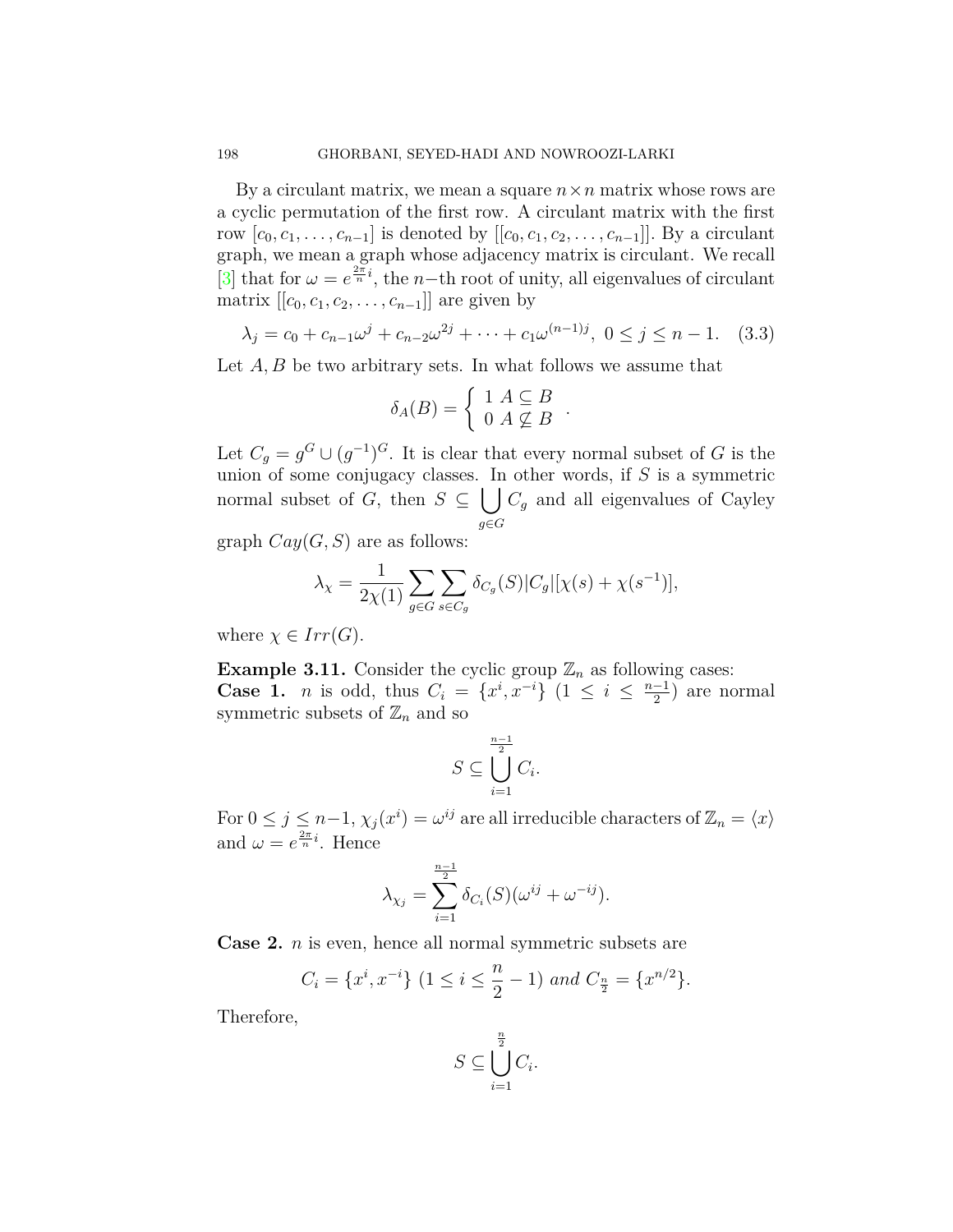Similar to the last case, we have

$$
\lambda_{\chi_j} = \sum_{i=1}^{\frac{n}{2}-1} \delta_{C_i}(S)(\omega^{ij} + \omega^{-ij}) + (-1)^{\frac{n}{2}j} \delta_{C_{\frac{n}{2}}}(S).
$$

The *cartesian product*  $\Gamma_1 \boxtimes \Gamma_2$  of two graphs  $\Gamma_1$  and  $\Gamma_2$  is a graph with vertex set  $V(\Gamma_1) \times V(\Gamma_2)$  and two vertices  $(u, v), (x, y) \in V(\Gamma_1 \boxtimes \Gamma_2)$  are adjacent if and only if either  $u = x$  and  $(v, y) \in E(\Gamma_2)$  or  $(u, x) \in E(\Gamma_1)$ and  $v = y$ .

<span id="page-10-0"></span>**Theorem 3.12.** [[3\]](#page-13-6) Let  $\lambda_1, \ldots, \lambda_n$  and  $\mu_1, \ldots, \mu_m$  be eigenvalues of *graphs*  $\Gamma_1$  *and*  $\Gamma_2$ *, respectively. Then, for*  $1 \leq i \leq n$  *and*  $1 \leq j \leq m$ *, all eigenvalues of*  $\Gamma_1 \boxtimes \Gamma_2$  *are*  $\lambda_i + \mu_j$ .

Consider the presentation of Frobenius group introduced in the begining of this section. Let *S* be a minimal normal symmetric subset of  $F_{q,p}$  and  $\Gamma = Cay(F_{q,p}, S)$ .

**Theorem 3.13.** [\[5](#page-13-2)] *By above notation, we have*

$$
Spec(\Gamma, S) = \begin{pmatrix} 2q & q(\omega^j + \omega^{-j}) & 0 \\ 1 & 1 & rp^2 \end{pmatrix} (1 \le j \le p - 1),
$$

*where*  $S = \langle b^G \cup (b^{-1})^G \rangle$  *and*  $\omega$  *is a pq-th root of unity.* 

# 4. SPECTRUM OF CAYLEY GRAPHS OF ORDER  $p^2q$

In this section, we compute the spectra of Cayley graphs on groups of order  $p^2q$ . To do this, we compute the normal symmetric subsets of *G* and then by applying Theorem [3.10](#page-8-0), we compute the spectrum of *Cay*(*G, S*) in terms of minimal normal symmetric generating subset *S*.

**Theorem 4.1.** *If*  $\Gamma_1 = Cay(G, S_1)$  *and*  $\Gamma_2 = Cay(H, S_2)$ *, then*  $\Gamma =$ *Cay*(*G*×*H, S*) *is Cayley graph if and only if*  $S = \{(s_1, 1_G), (1_H, s_2); s_1 ∈$  $S_1, s_2 \in S_2$ ).

## *Proof.* See [\[7](#page-13-4)].  $\Box$

By using Example [3.11](#page-9-0) and Theorem [3.12](#page-10-0), one can compute the spectrum of Cayley graph  $\Gamma_i = Cay(G_i, S_i)$ , where  $1 \leq i \leq 4$ . Hence, to compute the spectrum of Cayley graphs of order  $p^2q$ , it is sufficient to determine the spectrum of  $\Gamma = Cay(G, S)$ , where  $G \in$  ${G_5, H_4, H_5, H_{5+i}}$ . First, suppose  $G = G_5$ ,  $l_1 = \frac{p(p-1)}{2}$ ,  $l_2 = \frac{q-1}{2p}$ ,  $l_3 = \frac{p^2-1}{2}$  and  $l = l_1 + l_2 + l_3$ . Then the non-trivial symmetric subsets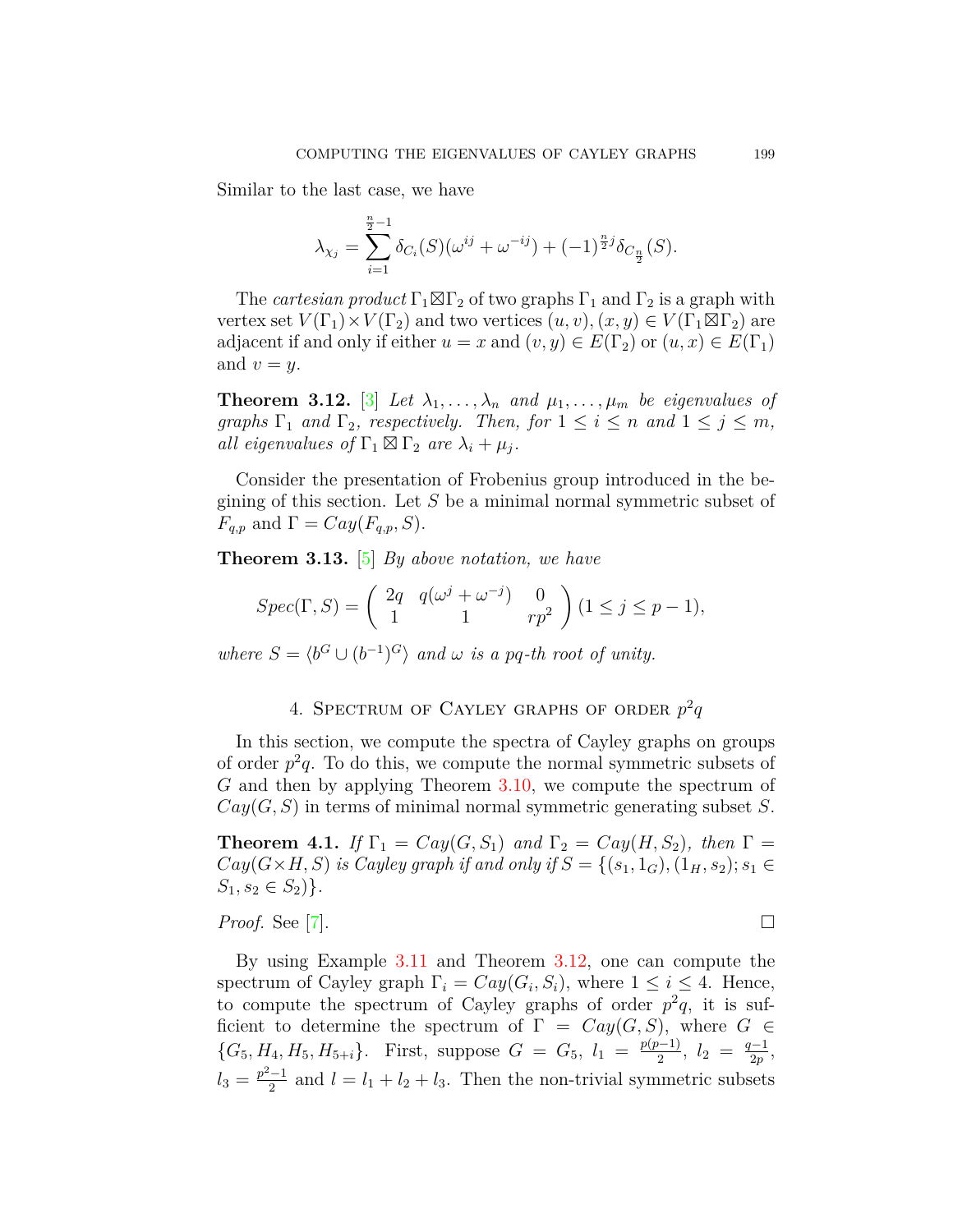of  $G_5$  are

$$
C_i = (a^{ip})^G \cup (a^{-ip})^G \ (1 \le i \le l_1),
$$
  
\n
$$
C_{l_1+j} = (b^{v_j})^G \cup (b^{-v_j})^G \ (1 \le j \le l_2),
$$
  
\n
$$
C_{l_1+l_2+n} = (a^n)^G \cup (a^{-n})^G \ (1 \le n \le l_3),
$$
  
\n
$$
C_{l+k} = (a^{kp}b^{v_i})^G \cup ((a^{kp}b^{v_i})^{-1})^G (1 \le k \le l_1).
$$

Hence, 
$$
S \subseteq \bigcup_{i=1}^{l+l_1} C_i
$$
 and so we have  
\n
$$
\lambda_{1_G} = |S|,
$$
\n
$$
\lambda_{\chi_m} = \sum_{j=1}^{l_1} \delta_{C_j}(S)(\epsilon^{jmp} + \epsilon^{-jmp}) + 2p \sum_{j=1}^{l_2} \delta_{C_{l_1+j}}(S)
$$
\n
$$
+ (q-1) \sum_{n=1}^{l_3} \delta_{C_{l_1+l_2+n}}(S)(\epsilon^{mn} + \epsilon^{-mn})
$$
\n
$$
+ p \sum_{k=1}^{l_1} \delta_{C_{l+k}}(S)(\epsilon^{kmp} + \epsilon^{-kmp}),
$$
\n
$$
\lambda_{\varphi_m} = 2 \sum_{j=1}^{l_1} \delta_{C_j}(S) + \sum_{j=1}^{l_2} \delta_{C_{l_1+j}}(S)(A + \bar{A}) + \sum_{k=1}^{l_1} \delta_{C_{l+k}}(S)(B + \bar{B}),
$$
\n
$$
\lambda_{\eta_{r,t}} = p(\sum_{j=1}^{l_1} \delta_{C_i}(S)(\tau^{rj} + \tau^{-rj}) + \sum_{k=1}^{l_2} \delta_{C_{l_1+j}}(S)(C + \bar{C}) + \sum_{k=1}^{l_1} \delta_{C_{l+k}}(S)(D + \bar{D})),
$$

where  $\epsilon = e^{\frac{2\pi i}{p^2}}, \tau = e^{\frac{2\pi i}{p}}, \gamma = e^{\frac{2\pi i}{q}}, A = \sum$ *u∈U*  $\gamma^{v_i v_j u}, B = \sum$ *u∈U*  $\gamma^{v_i v_j u}, C =$ ∑ *p−*1 *j*=0  $\gamma^{v_i t z^j}$  and  $D = \sum$ *u∈U*  $\gamma^{v_i ut}$ .

<span id="page-11-0"></span>**Theorem 4.2.** [[5\]](#page-13-2) *The minimal normal symmetric generating subset of groups*  $G_5$  *is*  $S = (a^{kp}b^{v_i})^G \cup ((a^{kp}b^{v_i})^{-1})^G$ .

**Corollary 4.3.** [\[5](#page-13-2)] *Let*  $\Gamma_i = Cay(G_i, S_i)$ *, where*  $G_1, \ldots, G_5$  *are groups introduced in Section 1 and S<sup>i</sup> be a minimal normal symmetric generating subset of Gi. Then*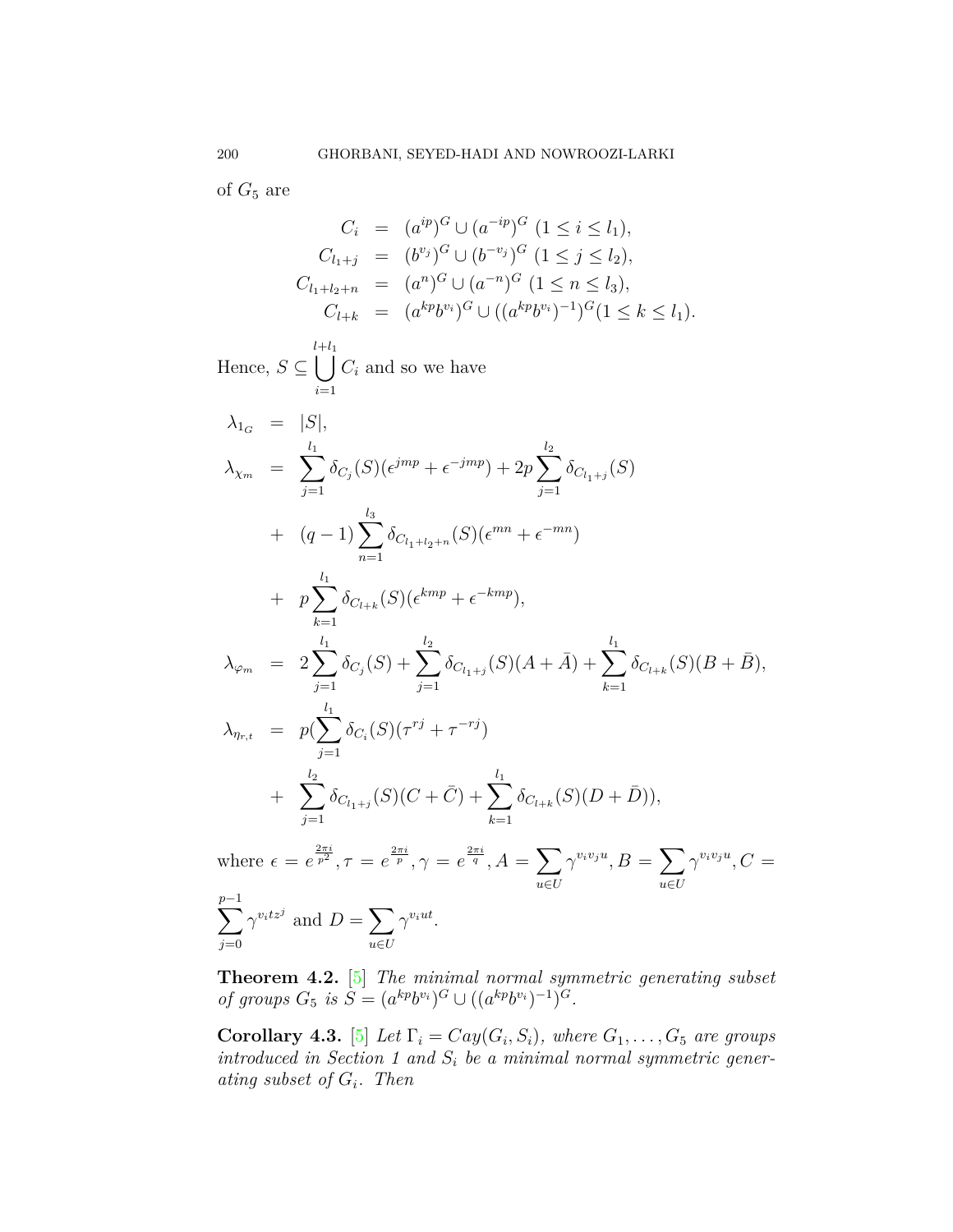(1) *All eigenvalues of*  $\Gamma_1$  *are* 

$$
[\omega^j + \omega^{-j}]^1,
$$

*where*  $\omega = e^{\frac{2\pi}{p^2 q}i}$  *and*  $0 \le j \le p^2 q - 1$ *.* (2) *All eigenvalues of*  $\Gamma_2$  *are* 

$$
[\alpha^j + \alpha^{-j} + \zeta^i + \zeta^{-i}]^1,
$$

where  $\alpha = e^{\frac{2\pi i}{pq}}, \zeta = e^{\frac{2\pi i}{p}}, 0 \le j \le p-1, 0 \le i \le pq-1.$ (3) *All eigenvalues of*  $\Gamma_3$  *are* 

$$
[\xi^{i} + 2q]^{1}, [\xi^{i} + q(\alpha^{j} + \alpha^{-j})]^{1}, [\xi^{i}]^{t},
$$
  
where  $t = p(q - 1), \alpha = e^{\frac{2\pi i}{q}}, \xi = e^{\frac{2\pi i}{p}}, 1 \le j \le p - 1, 0 \le i \le p - 1.$ 

(4) *All eigenvalues of*  $\Gamma_4$  *are* 

$$
[2q]^1, [q(\alpha^j + \alpha^{-j})]^1, [0]^t,
$$

*where*  $t = p^2(q-1), \alpha = e^{\frac{2\pi i}{p^2}}, 1 \leq j \leq p^2 - 1.$ (5) *All eigenvalues of*  $\Gamma_5$  *are* 

$$
[p]^1, [A + \bar{A}]^{p^2 - 1}, [B + \bar{B}]^{p(q-1)}, [D + \bar{D}]^{p(p-1)(q-1)},
$$

*where A, B and D are those given before Theorem [4.2](#page-11-0).*

**Theorem 4.4.** *The minimal normal symmetric generating subset of H*<sub>4</sub> *is*  $S = (a^i)^G \cup ((a^{-i}))^G$ ,  $1 \le i \le q - 1$ .

*Proof.* The proof is similar to that of Theorem  $4.2$ .  $\Box$ 

**Corollary 4.5.** *The spectrum of Cayley graph*  $\Gamma = Cay(H_4, S)$ *, where S is a minimal normal symmetric subset of H*<sup>4</sup> *is*

$$
Spec(\Gamma, S) = \begin{pmatrix} 2p^2 & p^2(\gamma^{ij} + \gamma^{-ij}) & 0\\ 1 & q - 1 & (p^2 - 1)/q \end{pmatrix} (1 \le i, j \le q - 1),
$$
  
where  $S = \langle (a^i)^G \cup (a^{-i})^G \rangle$ ,  $\gamma = e^{\frac{2\pi i}{q}}$ .

**Theorem 4.6.** *The minimal normal symmetric generating subset of group*  $G = H_5$  *is*  $S = (a^i)^G \cup ((a^{-i}))^G$ *, where*  $1 \le i \le q - 1$ *.* 

*Proof.* It is easy to see that  $(a^i)^1 = a^i \in \langle S \rangle$  and  $a \in \langle S \rangle$ . On the other hand, the number of *q*-Sylow subgroups is  $p^2$ . Hence  $b, c \in \langle S \rangle$ and so  $\langle S \rangle = G$ . On the other hand  $(b^i c^k)^G \subset \langle b, c \rangle$  implies that *S* is a minimal normal symmetric generating subset of  $H_5$ .  $\Box$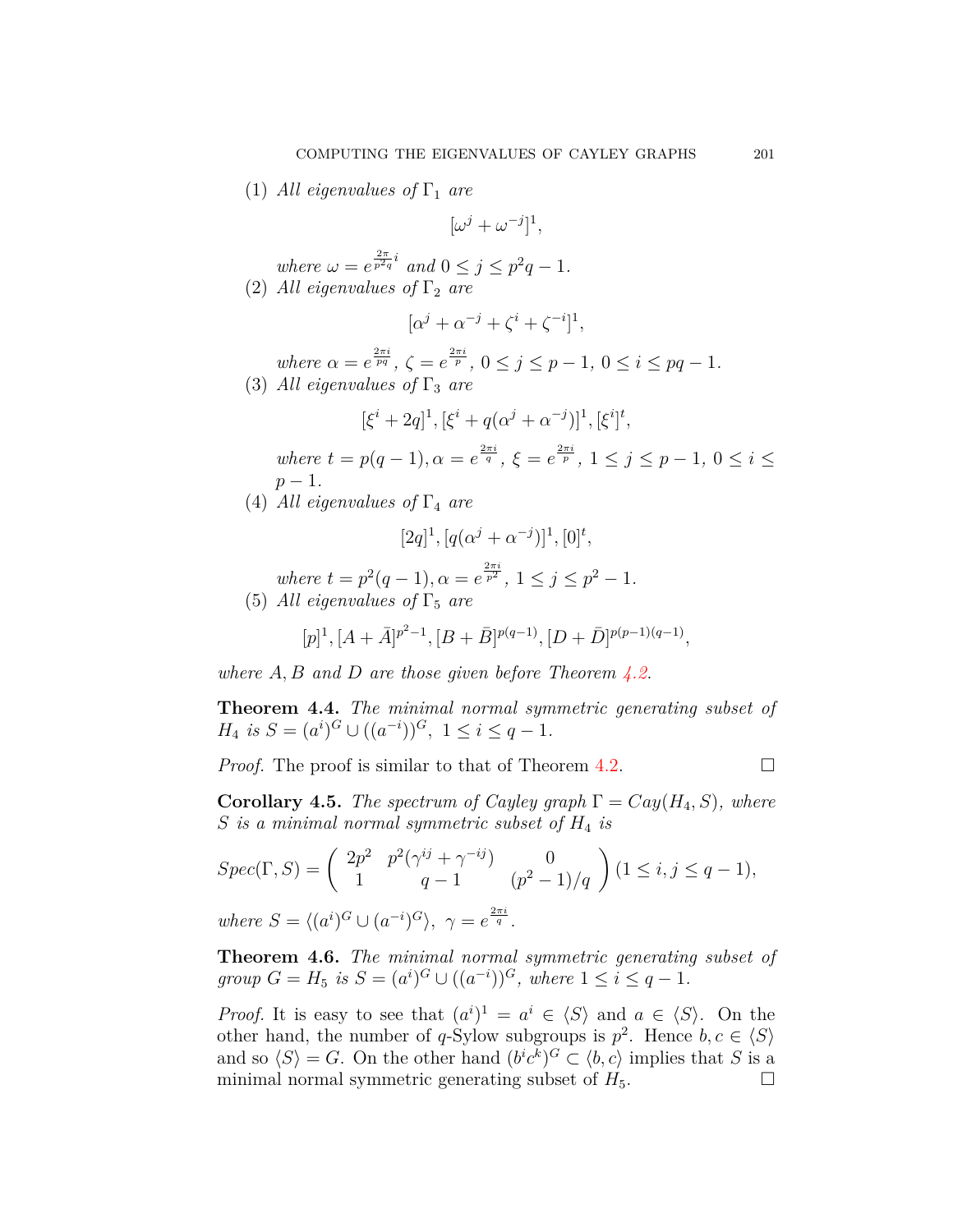**Corollary 4.7.** *The spectrum of Cayley graph*  $\Gamma = Cay(H_5, S)$ *, where S* is a minimal normal symmetric generating subset of  $H_5$  is

$$
Spec(\Gamma, S) = \begin{pmatrix} 2p^2 & p^2(\gamma^{ij} + \gamma^{-ij}) & 0\\ 1 & q - 1 & (p^2 - 1)/q \end{pmatrix} (1 \le i, j \le q - 1),
$$
  
where  $S = \langle (a^i)^G \cup (a^{-i})^G \rangle$  and  $\gamma = e^{\frac{2\pi i}{q}}$ .

**Theorem 4.8.** *The minimal normal symmetric generating subset of group*  $G = H_{5+i}$  *is*  $S = (a^i)^G \cup ((a^{-i}))^G$ ,  $1 \le i \le q - 1$ .

*Proof.* The proof is similar to the proof of Theorem [4.2.](#page-11-0)  $\Box$ 

**Corollary 4.9.** *The spectrum of Cayley graph*  $\Gamma = Cay(H_{5+i}, S)$ *, where S is a minimal normal symmetric generating subset of*  $H_{5+i}$ *is*

$$
Spec(\Gamma, S) = \begin{pmatrix} 2p^2 & p^2(\gamma^{ij} + \gamma^{-ij}) & 0\\ 1 & q - 1 & (p^2 - 1)/q \end{pmatrix} (1 \le i, j \le q - 1),
$$
  
where  $S = \langle (a^i)^G \cup (a^{-i})^G \rangle$ ,  $\gamma = e^{\frac{2\pi i}{q}}$ .

#### **Acknowledgments**

This work was supported by Shahid Rajaee Teacher Training University.

#### **REFERENCES**

- <span id="page-13-0"></span>1. L. Babai, Spectra of Cayley Graphs, *J. Combin. Theory Ser. B*, **27** (1979), 180–189.
- <span id="page-13-5"></span>2. N. L. Biggs, *Algebraic graph theory*, Cambridge Univ. Press, Cambridge, 1974.
- <span id="page-13-6"></span>3. D. Cvetković, P. Rowlinson and S. Simić, *An introduction to the theory of graph spectra*, London Mathematical Society, London, 2010.
- <span id="page-13-8"></span>4. M. Ghorbani and F. Nowroozi-Larki, Automorphism group of groups of order *pqr*, *Alg. Struc. Appl.*, **1** (2014), 49–56.
- <span id="page-13-2"></span>5. M. Ghorbani and F. Nowroozi-Larki, On the spectrum of Cayley graphs, *Sib. Electron. Math. Reports*, **13** (2016), 1283–1289.
- <span id="page-13-3"></span>6. M. Ghorbani and F. Nowroozi-Larki, On the spectrum of Cayley graphs related to the finite groups, *Filomat*, **31** (2017), 6419–6429.
- <span id="page-13-4"></span>7. M. Ghorbani and F. Nowroozi-Larki, On the spectrum of finite Cayley graphs, *J. Discrete Math. Sci. Cryptogr.*, **21** (2018), 83–112.
- <span id="page-13-9"></span>8. H. Hölder, Die Gruppen der ordnungen *p* 3 *, pq*<sup>2</sup> *, pqr, p*<sup>4</sup> , *Math. Ann.*, **XLIII** (1893), 371–410.
- <span id="page-13-7"></span>9. G. James and M. Liebeck, *Representation and characters of groups*, Cambridge University Press, Cambridge, 1993.
- <span id="page-13-1"></span>10. P. Diaconis and M. Shahshahani, Generating a random permutation with random transpositions, *Zeit. für Wahrscheinlichkeitstheorie verw. Gebiete*, **57** (1981), 159–179.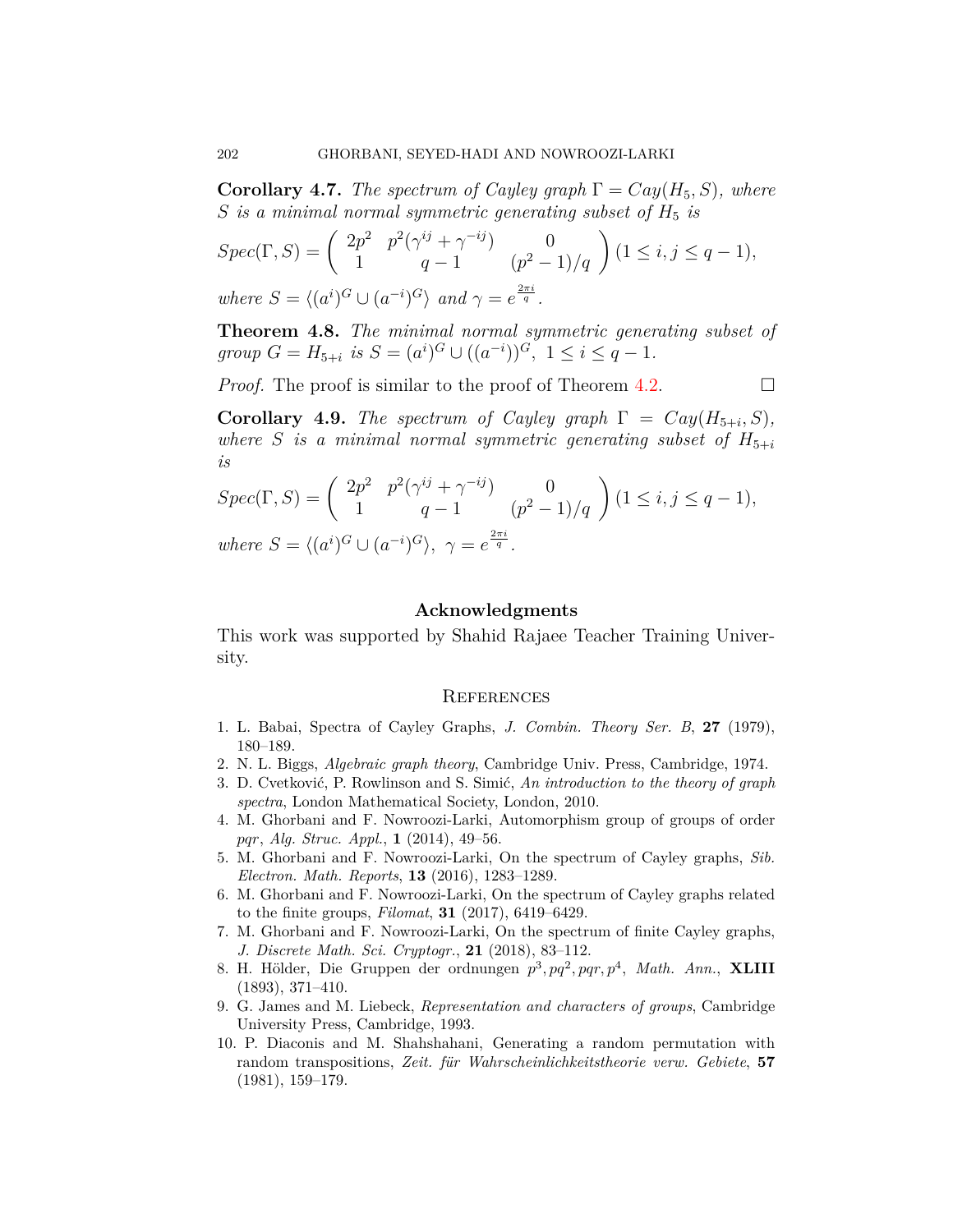<span id="page-14-0"></span>11. M. R. Murty, Ramanujan graphs, *J. Ramanujan Math. Soc.*, **18** (2003), 1–20.

#### **Modjtaba Ghorbani**

Department of Mathematics, Faculty of Science, Shahid Rajaee Teacher Training University, Tehran, 16785-136, I. R. Iran. Email: mghorbani@sru.ac.ir

#### **Aziz Seyed-Hadi**

Department of Mathematics, Faculty of Science, Shahid Rajaee Teacher Training University, Tehran, 16785-136, I. R. Iran. Email: aziz.saidhadi@gmail.com

#### **Farzaneh Nowroozi-Larki**

Department of Mathematics, Faculty of Science, Shahid Rajaee Teacher Training University, Tehran, 16785-136, I. R. Iran. Email: fnowroozi@sru.ac.ir